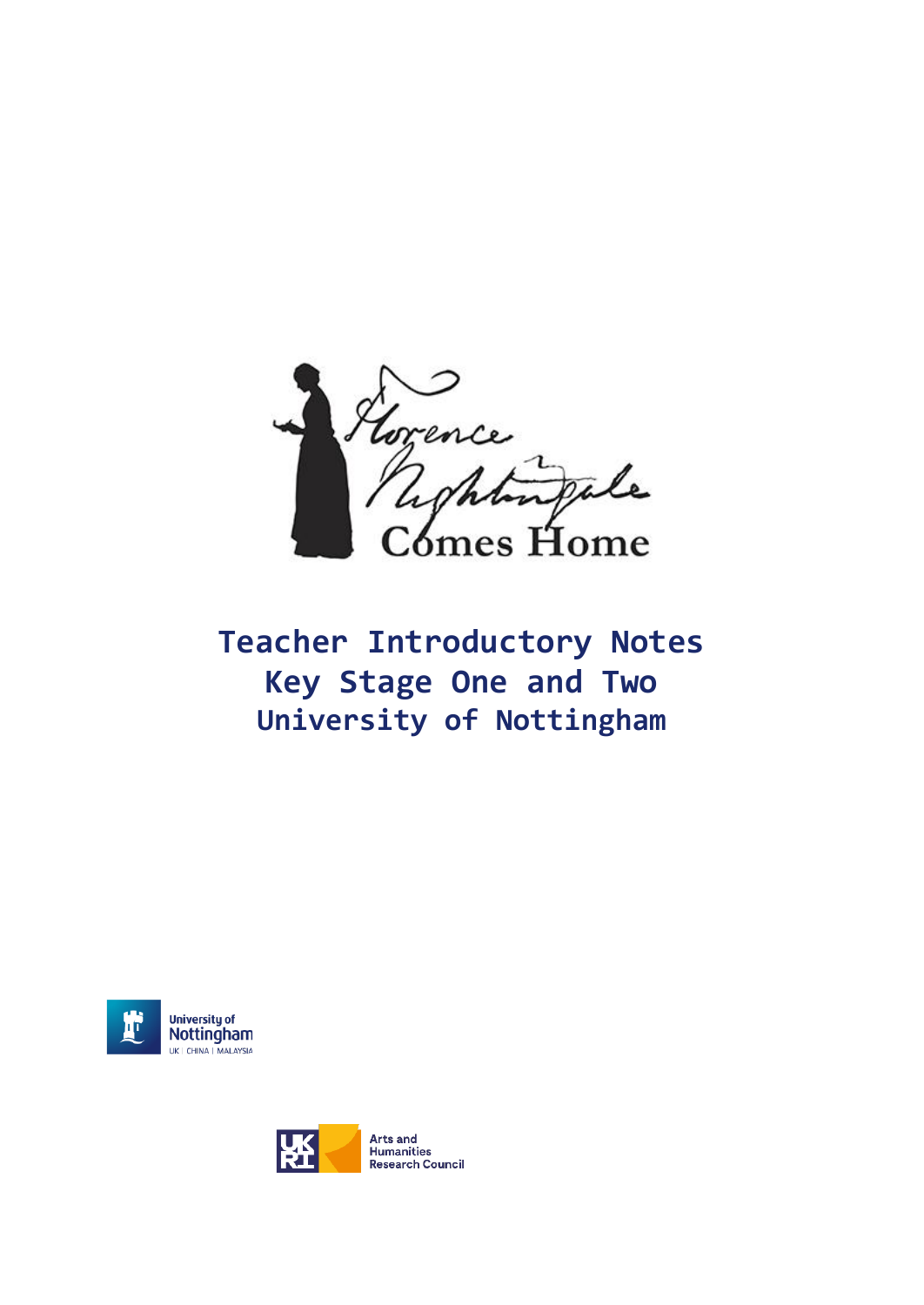# **Structure**

The Florence Nightingale Comes Home Learning Resource comprises the following elements:

| Resource                                                        | Description                                                                                                                                                                                                                                                                                                                                                                                | Format                                                                                      |
|-----------------------------------------------------------------|--------------------------------------------------------------------------------------------------------------------------------------------------------------------------------------------------------------------------------------------------------------------------------------------------------------------------------------------------------------------------------------------|---------------------------------------------------------------------------------------------|
| Florence Nightingale<br>Comes Home Notes for<br><b>Teachers</b> | Introduction to online and handling<br>resources including risk assessment<br>and guidelines.                                                                                                                                                                                                                                                                                              | online pdf                                                                                  |
| Key Stage 1 Learning<br>Pack                                    | Divided into 3 sections: Florence's<br>Home, The Home Front and Healthy<br>Homes. Each section includes<br>historical information, key<br>questions and activity suggestions<br>and links to digital sources and<br>activities.                                                                                                                                                            | online pdf                                                                                  |
| Key Stage 2 Learning<br>Pack                                    | Divided into 5 sections, Context,<br>Challenges, Choices, Changes,<br>Consequences, centred on 'How can<br>one person change the world?' Each<br>section includes historical<br>information, key questions and<br>activity suggestions and links to<br>digital sources and activities.                                                                                                     | online pdf                                                                                  |
| Key Stage 3 Learning<br>Recommendations                         | Recommendations for KS3 or extension<br>activities for KS2 exploring the<br>application of Florence's knowledge<br>and skills.                                                                                                                                                                                                                                                             | online pdf                                                                                  |
| Online Sources and<br>resources web and<br>digital database     | A digital inventory and searchable<br>web database supports teachers to<br>complete most activities regardless<br>of access to the handling resource.<br>Includes links to:<br>Florence Nightingale Comes Home<br>exhibition materials online<br>Specially designed online resources:<br>seven maths-based interactives, a<br>timeline, Google earth tour and quiz<br>Printable quotes pdf | online pdf<br>online<br>searchable<br>database<br>online<br>interactive<br>web<br>platforms |
| Object Handling<br>Resources                                    | A list of items can be found online<br>in the handling resource. The<br>and<br>box contains replica and<br>contemporary 19th century style<br>objects based on Florence at home<br>and work. Two boxes are available<br>for schools to borrow at any one<br>time.                                                                                                                          | Online pdf<br>and<br>searchable<br>web database                                             |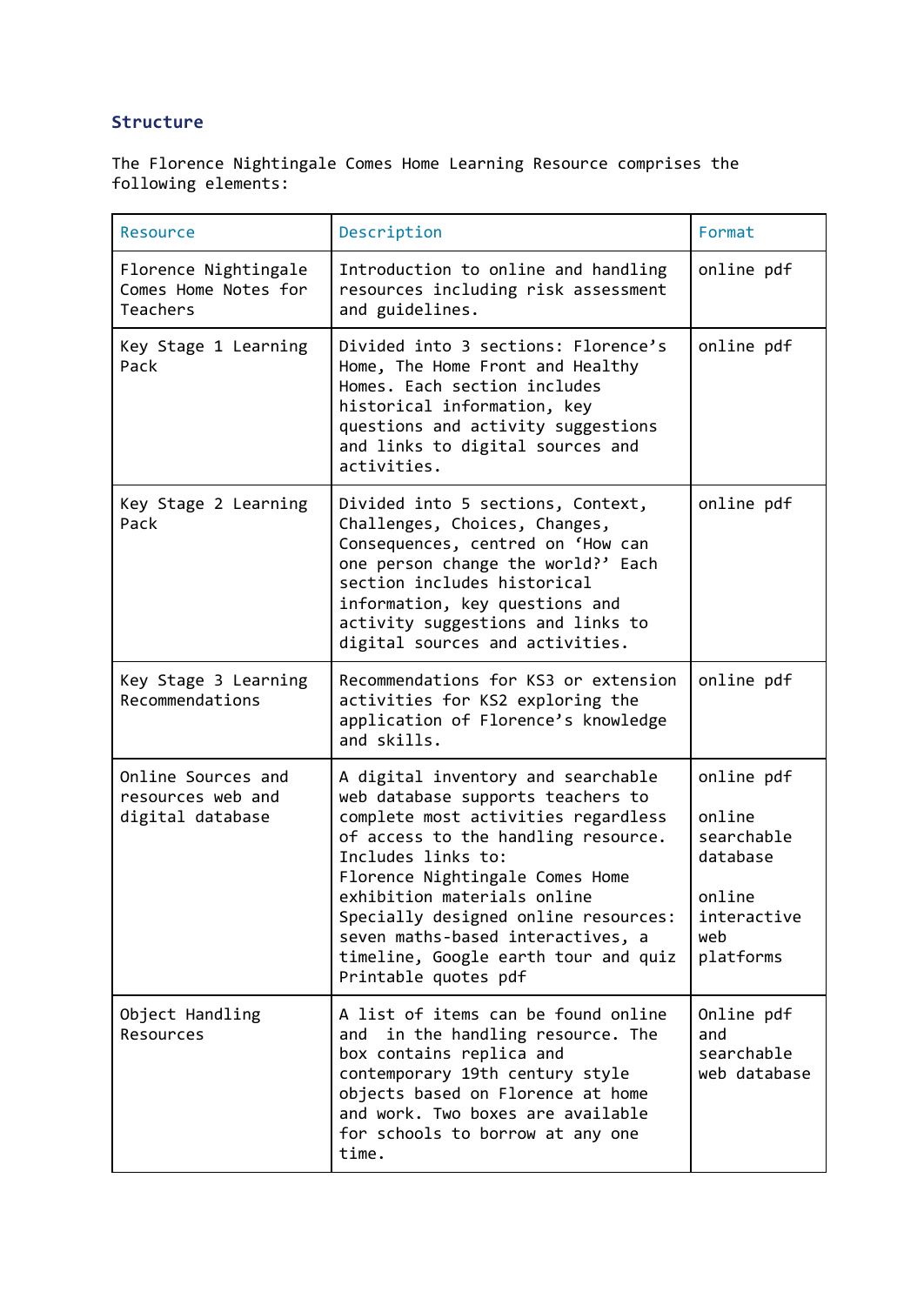#### **Handling Objects**

The handling resource is available to local schools and includes replica, manufactured and natural objects, replica artefacts and contemporary sourced objects that are reminiscent of the style of the 19th and very early 20th century. We anticipate that wear and tear will be experienced during the use of these objects. We understand that pupils will handle objects in a variety of ways dependent on motor skills and development level. Handling objects at a table with a soft surface such as felt minimises dropping distances. We recommend that teachers undertake a risk assessment to assess the suitability of each object's use with their

pupils. We are aware of the need to balance safe handling with the need and entitlement of each child to have access to historical objects and to experience a variety of materials and textures. See risk assessment sheet for further details.



#### **Online Resources**

The list of over 100 sources is available with direct weblinks so that activities can be taught without needing to access the handling resource. They also present options to teachers and pupils to research the subject matter. These links are provided in good faith and the UoN cannot be held responsible for third party sites. Most resources referenced are creative commons and/or in the public domain; we advise you to double check before reproducing or publishing materials.

The online resources are designed to enhance pupil engagement with Florence's story digitally, for example, via mathematical activities, an online quiz, online research including a digitally presented timeline, and using tools such as google maps. The majority of online activities are most suited to Key Stage 2+ for independent work and Key Stage 1 if supported.

## **Risk Assessment for the Florence Nightingale Comes Home Handling Resource**

University of Nottingham Manuscripts and Special Collections suggests that each object is risk assessed by the teacher/group leader as to suitability of use with their pupils. The table identifies potential risks and how the risks may be reduced. If you have any questions about the risk assessment please contact University of Nottingham Manuscripts and Special Collections staff. This resource is made for handling and has been designed for learning enjoyment.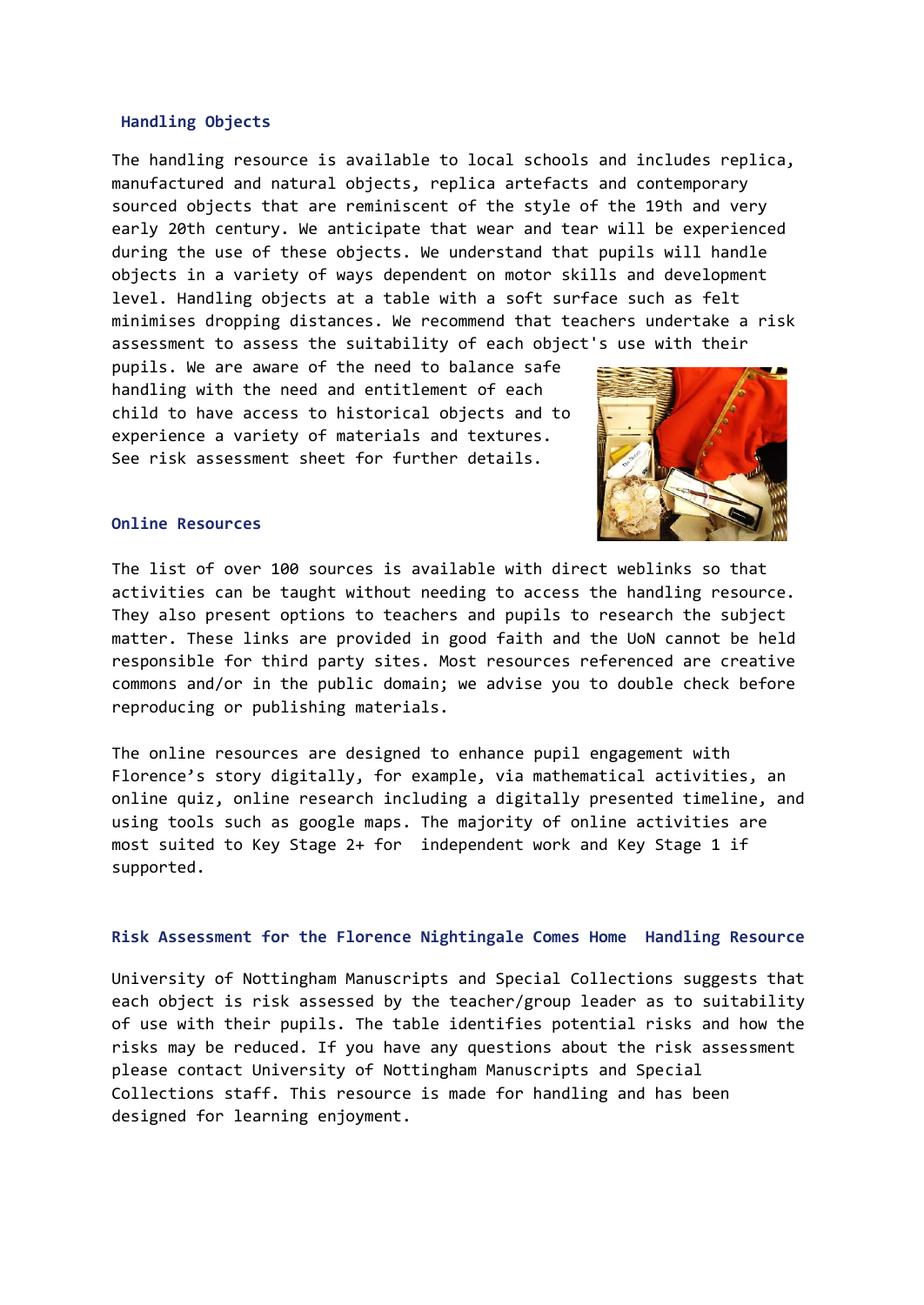| Potential<br><b>Hazard</b>                                                        | Risk                                                                              | Control                                                                                                                                                                                                                                                                                                                                                                                                                                                                                                                                                                                                                             |
|-----------------------------------------------------------------------------------|-----------------------------------------------------------------------------------|-------------------------------------------------------------------------------------------------------------------------------------------------------------------------------------------------------------------------------------------------------------------------------------------------------------------------------------------------------------------------------------------------------------------------------------------------------------------------------------------------------------------------------------------------------------------------------------------------------------------------------------|
| Dropping,<br>throwing,<br>objects                                                 | Breakage to<br>object<br>Personal<br>injury                                       | Objects are generally robust but must be<br>supervised.<br>Most objects are very light.<br>The risk of dropping can be minimised by<br>handling objects on a table or soft<br>surface. This applies particularly to the<br>medicine bottle that is made of glass.<br>Pupils could work with softer and lighter<br>objects initially to learn about handling<br>objects carefully. All objects must be<br>stored carefully in the packaging<br>provided.                                                                                                                                                                             |
| Objects with<br>rough or<br>pointed edges                                         | Cutting<br>injury                                                                 | Teachers/group leaders to risk assess<br>suitability for their group. Teachers to<br>model careful handling and decide on<br>suitability of resources. Teacher/learning<br>Support to supervise at all times. The<br>shells are natural objects so may have<br>blunt rough edges. All objects to be<br>checked before use.                                                                                                                                                                                                                                                                                                          |
| Putting<br>objects in<br>mouth, or<br>hands in mouth<br>after touching<br>objects | Choking on<br>or<br>swallowing<br>objects,<br>materials<br>Germs and<br>Infection | Use of the resource must be supervised at<br>all times. Smaller objects must be<br>supervised or removed if needed.<br>The<br>Florence Nightingale Barbie has small<br>items and so we suggest she is kept in her<br>box at all times. Please check the ink is<br>sealed or please remove it if preferred if<br>taking it out of the presentation case.<br>Wash hands / sanitise before and after<br>touching objects.<br>Each student could be assigned an object<br>each (to avoid passing around).<br>The scent cubes can be placed in the<br>centre of a small group and the aroma<br>released. They can be strong in odour and |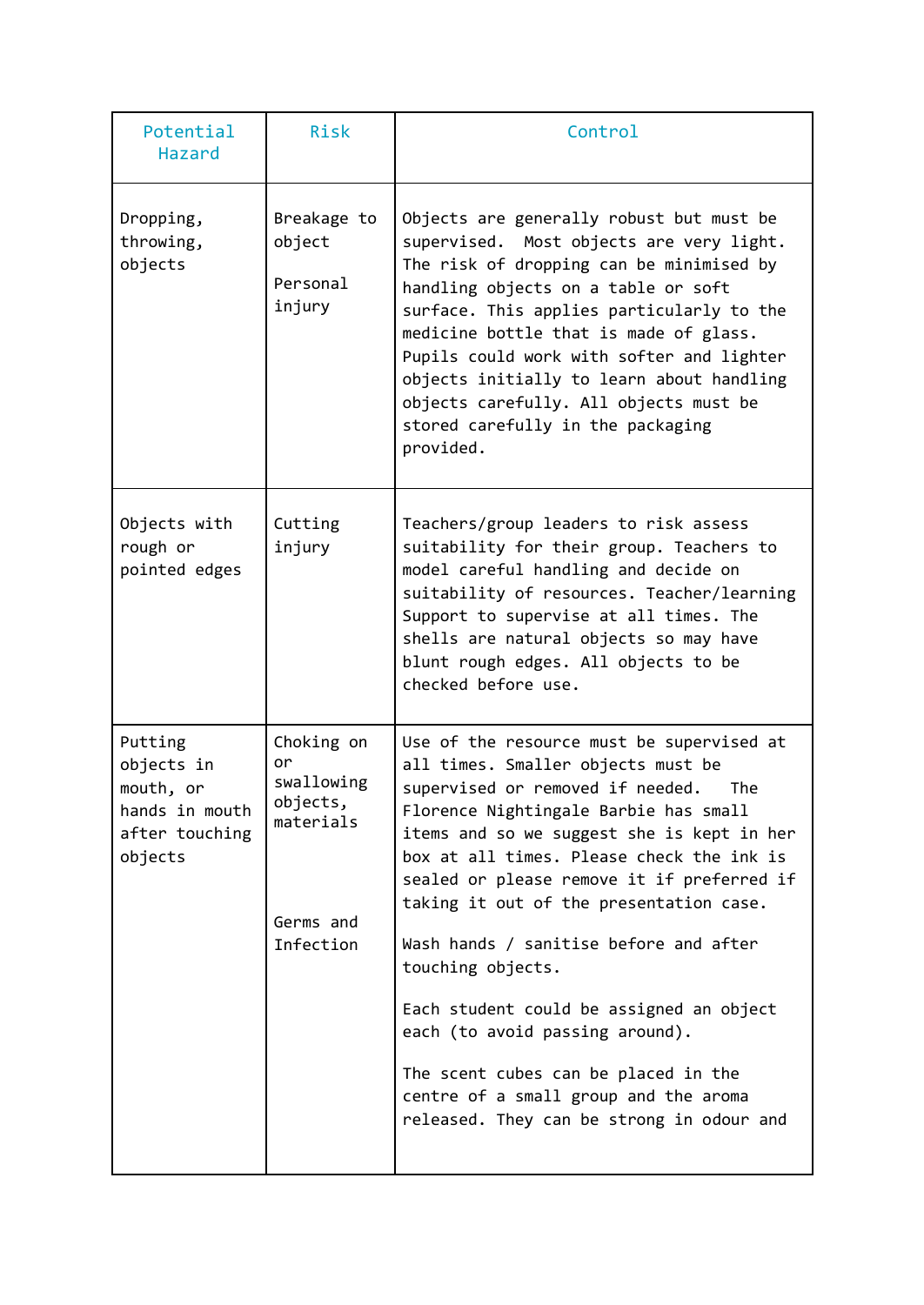|         | usually do not need to be held up to the<br>nose.                                                                                                                                                                                                                                                                                                               |
|---------|-----------------------------------------------------------------------------------------------------------------------------------------------------------------------------------------------------------------------------------------------------------------------------------------------------------------------------------------------------------------|
| Allergy | Costumes must be washed between school /<br>class/bubbles, on a machine hand wash<br>setting at 30 degrees, using non-<br>biological detergent, sensitive<br>conditioner and anti-bacterial washing<br>cleanser. A delicate, low spin setting.<br>Hang outside in the sun to dry. Do not<br>tumble dry. Ideally they should be dry<br>cleaned for a deep clean. |
|         | Teachers must check objects for possible<br>allergies. There are natural materials<br>included in the resource but none of the<br>items are for consumption and must not be<br>put in or near mouths.                                                                                                                                                           |

## **Handling Resources**

The storage chest is 50sm x 45cm x 70cam and contains a variety of replica archive resources including a newspaper, prints, photographs, a letter, and objects including bottle, lamp, facemask, brush, pen, candle holder, scent cubes and replica 1830s style dresses and Crimea style soldier's costume. For a complete list of handling resources provided in each box please see the excel document *FNCH Handling Resource Box list*.



## **Acknowledgements**

Thank you to the core team: Professor Paul Crawford, Principal Investigator, The University of Nottingham Professor Anna Greenwood, Co-Investigator, The University of Nottingham Dr Richard Bates, Research Fellow, The University of Nottingham Dr Jonathan Memel, Research Fellow, Bishop Grosseteste University Hayley Cotterill, Senior Archivist, The University of Nottingham

Thank you to all the schools who participated in the consultation, giving their time, enthusiasm and guidance to this project.